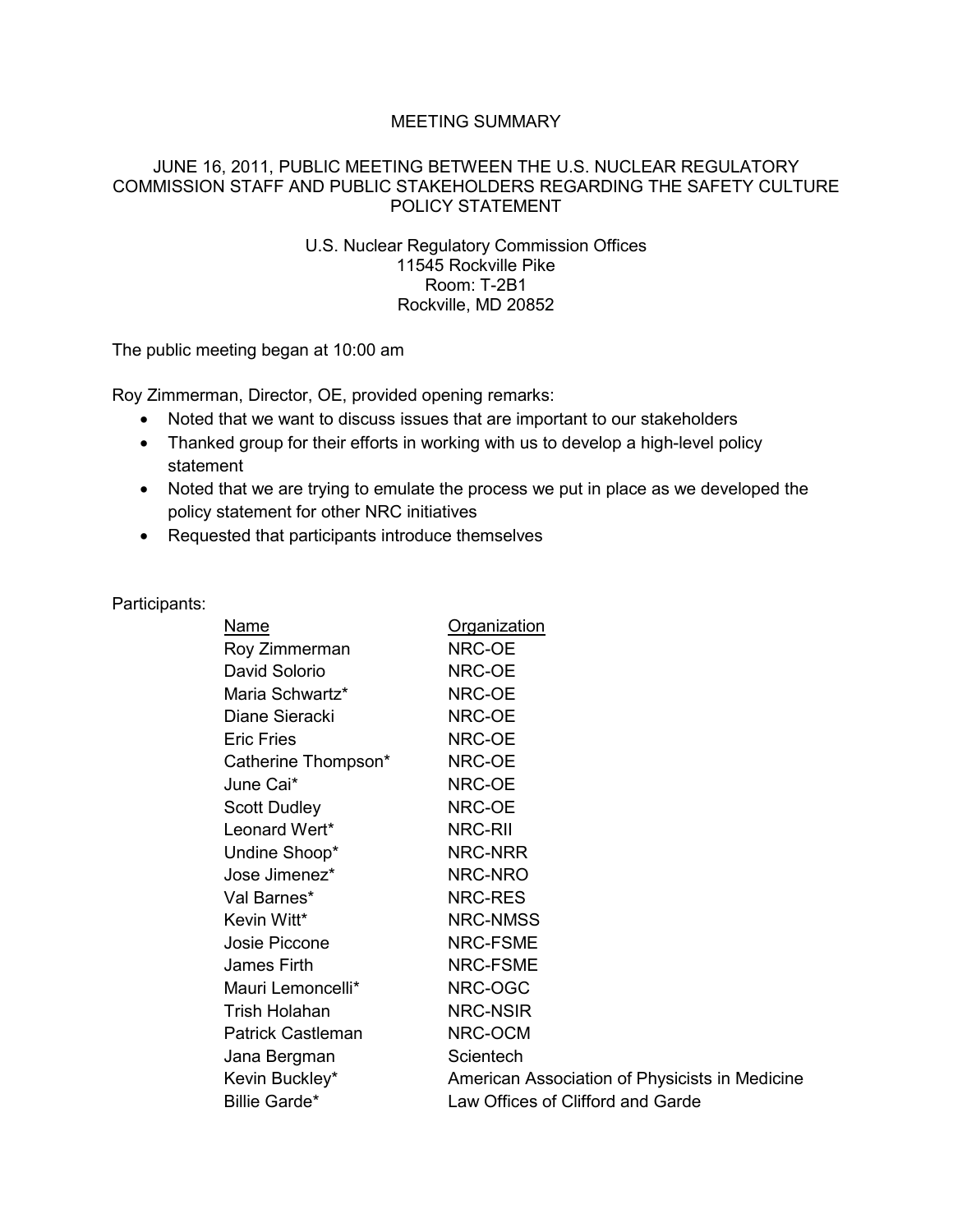| George Marshall*           | American Portable Nuclear Gauge Association     |
|----------------------------|-------------------------------------------------|
| Bruce Williams*            | <b>Shaw Group</b>                               |
| Jim Lynch*                 | Institute for Nuclear Power Operations (INPO)   |
| Gale Staton*               | NDE.                                            |
| Tom Houghton*              | <b>Nuclear Energy Institute (NEI)</b>           |
| Jim Slider*                | NEI                                             |
| Lee Cox <sup>*</sup>       | Organization of Agreement States (OAS)          |
| <b>Bob Link</b>            | AREVA                                           |
| Don Rickards*              | <b>STARS Alliance</b>                           |
| Gary Williams*             | <b>Veterans Administration</b>                  |
| Shannon Barton*            | Southern California Edison - San Onofre Nuclear |
|                            | Generating Station (SCE-SONGS)                  |
| David Breland*             | <b>Tennessee Valley Authority</b>               |
| Mike Gaffney*              | PSEG-Hope Creek                                 |
| Richard Burnside*          | <b>SCE-SONGS</b>                                |
| Dean Mottam*               |                                                 |
| Christie Branch*           | Pacific Northwest National Lab                  |
| Bill Illing*               | <b>INPO</b>                                     |
| *participated by telephone |                                                 |

- Reviewed Agenda and requested that after initial comments and questions, participants hold questions until the end of the staff's presentations.
- Provided status of the Safety Culture Policy Statement (SCPS):
	- o High-quality policy statement
	- o OMB review (under the Congressional Review Act) completed
	- o Published in the *Federal Register* on June 14, 2011 (76 FR 34773)
	- o Significant milestones have been completed included outreach activities

Maria Schwartz provided information on NRC's outreach activities:

- In March, the Commission provided direction to the NRC staff following their review and approval of the SCPS.
- The Commission directed the staff to continue to engage stakeholders through outreach and educational opportunities.
- Outreach activities included and will include:
	- o January 5, 2011, presentation to the NRC's Advisory Committee on the Medical Uses of Isotopes.
	- o February 10-11, 2011, presentation by OE staff in Charleston, SC, at the International Radiation Protection Workshop on Radiation Protection Culture.
	- $\circ$  On June 8<sup>'</sup>, 2011, OE and NRR provided a presentation to Region III inspectors on the status of the policy statement and the ROP.
	- o June 7-8, 2011, OE staff participated in the poster session at the Annual Fuel Cycle Information Exchange, held in Rockville, MD Our Deputy Executive Director of Operations, Mike Weber, provided a presentation on the status of the policy statement at this meeting. NRR staff attended the Human Performance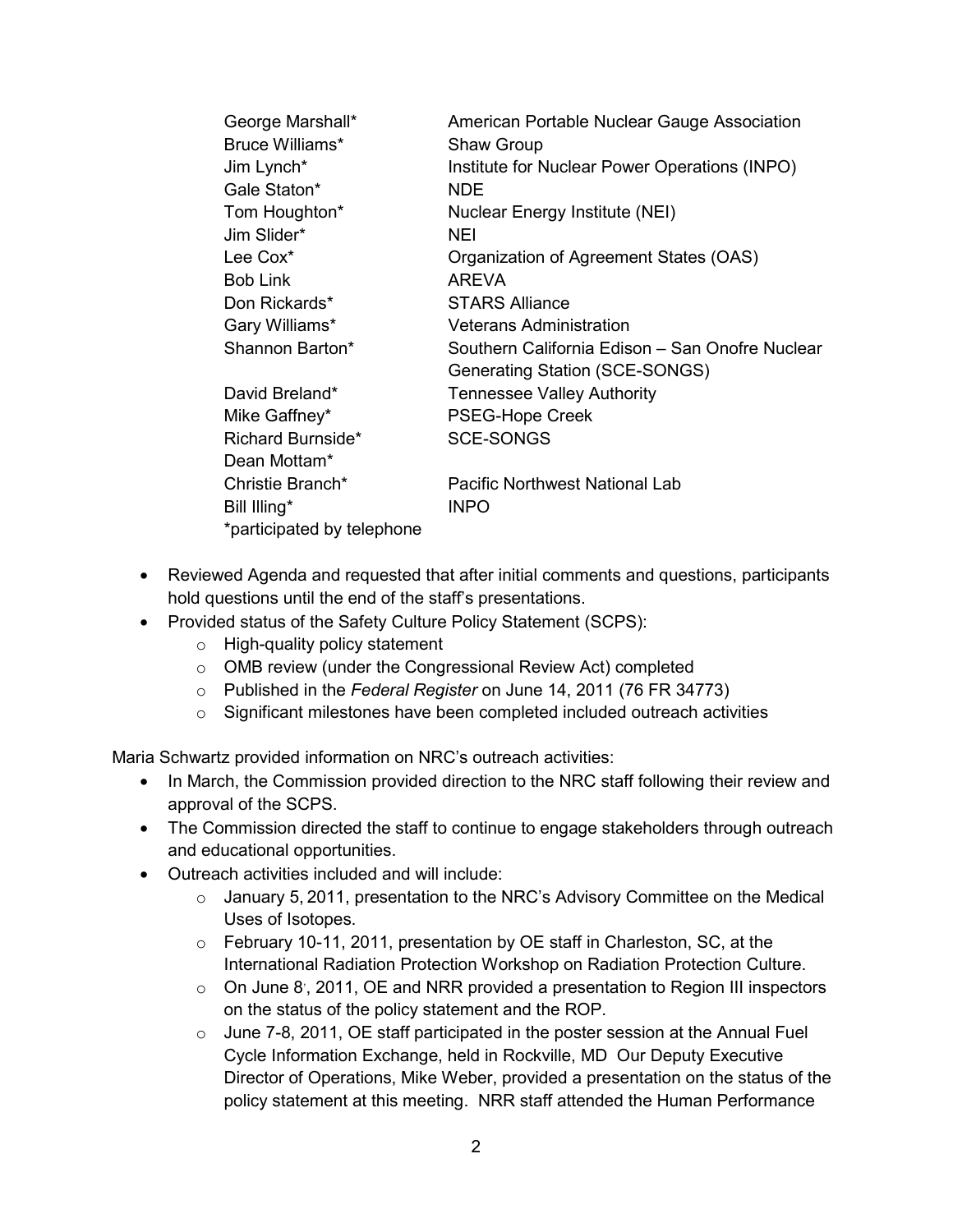Observations/Root Cause/Corrective Action-Trending/Self Assessment and Operating Experience Conference in Delray, FL, to provide a presentation on the SCPS.

- $\circ$  OE staff will attend the Annual Health Physics Society (HPS) meeting in W. Palm Beach, FL, from June 26-June 30, 2011. The Deputy Executive Director of Operations will be a keynote speaker at this meeting and will provide a presentation related to safety culture and the SCPS.
- $\circ$  On June 28, 2011, OE staff will provide a presentation on the SCPS at an international conference in Russia.
- o In early September, the US State Department mission has asked OE to make a presentation to members of the Jordanian government on safety culture, in Jordan.
- NRC has a keen interest in continuing dialogue with our stakeholders.

Eric Fries provided information on a SCPS "marketing tool", i.e., the SCPS brochure:

- Summarizes the key points and messages from the SCPS in a highly portable format one that can be easily distributed to applicable and interested persons – either by hand, on-line, or through a mailing.
- Goal is to provide a useful tool to help communicate information about the SCPS and safety culture generally.
- Designed with a full color tri-fold layout, with the following sections and content:
	- o Opening message from the Chairman
	- o Overview of the SCPS
		- o Development process
		- o Provides the NRC's expectations for individuals and organizations performing regulated activities
		- o Policy statement applicability
	- o Background
		- o Starting with Chernobyl
		- o Previous two NRC policy statements
			- 1989 Conduct of nuclear power plant operations
			- 1996 Safety conscious work environment (SCWE)
		- o Post-9/11 security enhancements and implementation issues caused by security organizations' safety culture shortfalls
		- o While discernable progress has been made in safety culture, NRC wants to further emphasize the importance of safety culture
	- o Importance for Regulated Entities
		- $\circ$  SCPS is not a regulation it is the regulated entity's responsibility, as part of their safety culture program, to consider how to apply the SCPS to their regulated activities.
	- o Moving Forward
		- $\circ$  Outreach, interaction and cooperation continued engagement and seeking feedback.
	- o Overleaf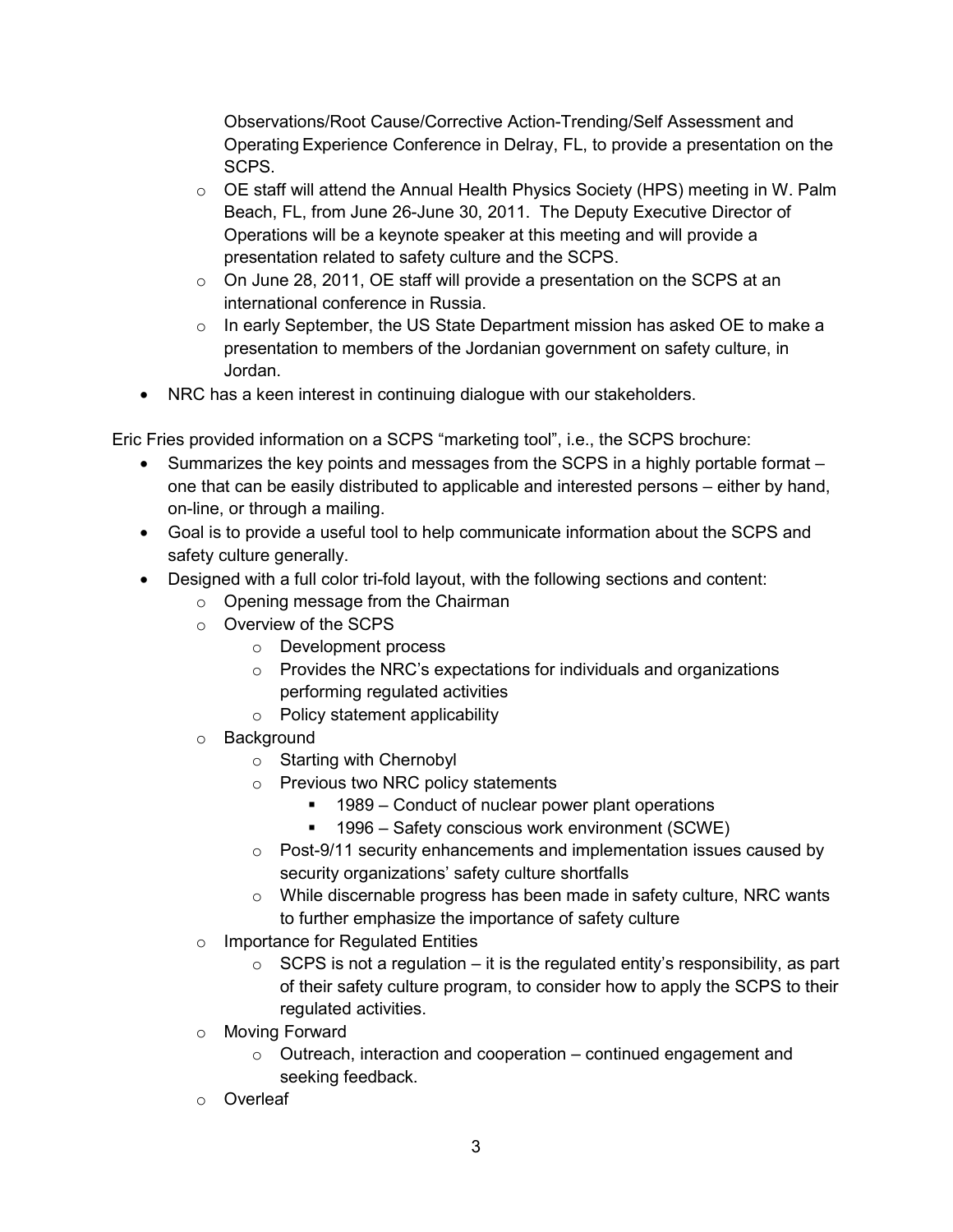- o Definition of nuclear safety culture
- $\circ$  The full text of the traits

Catherine Thompson provided information regarding staff's case study initiative:

- Reviewed the vision and purpose of this initiative, stating that the cases would be used as an educational tool for licensees and stakeholders to enhance understanding of safety culture and how the traits discussed in the SCPS are applicable to many accidents and events that have occurred across many industries.
- Noted that the first case study on the METRO accident would be available in ADAMS, and discussed the structure of the case study, noting that:
	- $\circ$  Each study will be two pages and include a description, analysis and cause of the event
	- $\circ$  Relevant safety culture traits and related evidence from the event will be included
	- o Lessons learned from the event will be summarized
- Noted that all case information was taken from official reports and each case study will be sent to the industry representative or outside agency involved for comment
- Indicated that, when finalized, each case study will be available on the NRC's public safety culture website.
- Requested comment on the METRO case study and whether the stakeholders thought this was a useful initiative. (Note that the stakeholders in attendance agreed that the case studies would be beneficial and they looked forward to seeing the completed cases.)

Diane Sieracki provided information regarding planned activities:

- All program offices will continue to engage in dialogue and education with the regulated community.
- In particular, FSME will continue to dialogue with NRC licensees and the Agreement States through FSME Newsletters, FSME letters; and teleconferences with the Organization of Agreement States and the Conference of Radiation Control Program Directors.
- Regional inspectors will provide education and awareness of safety culture to the licensees using key messages which will be shared with licensees.
- NUREG-1556 series is in the process of being updated and will include safety culturerelated updates.
	- $\circ$  Agreement States are involved in the updates to the NUREG-1556 series and are represented on the Steering Committee.
- NRR will continue its current approach with the Reactor Oversight Process (ROP) and will be working with the external stakeholders, both NEI and INPO, at a workshop planned in the September timeframe in Atlanta for the purpose of moving forward to a common language.
- NRO is working on the development of an ROP in the construction arena.
	- $\circ$  NRO will continue to work with the external stakeholders to ensure the revision to the oversight program remains aligned with the safety culture policy statement.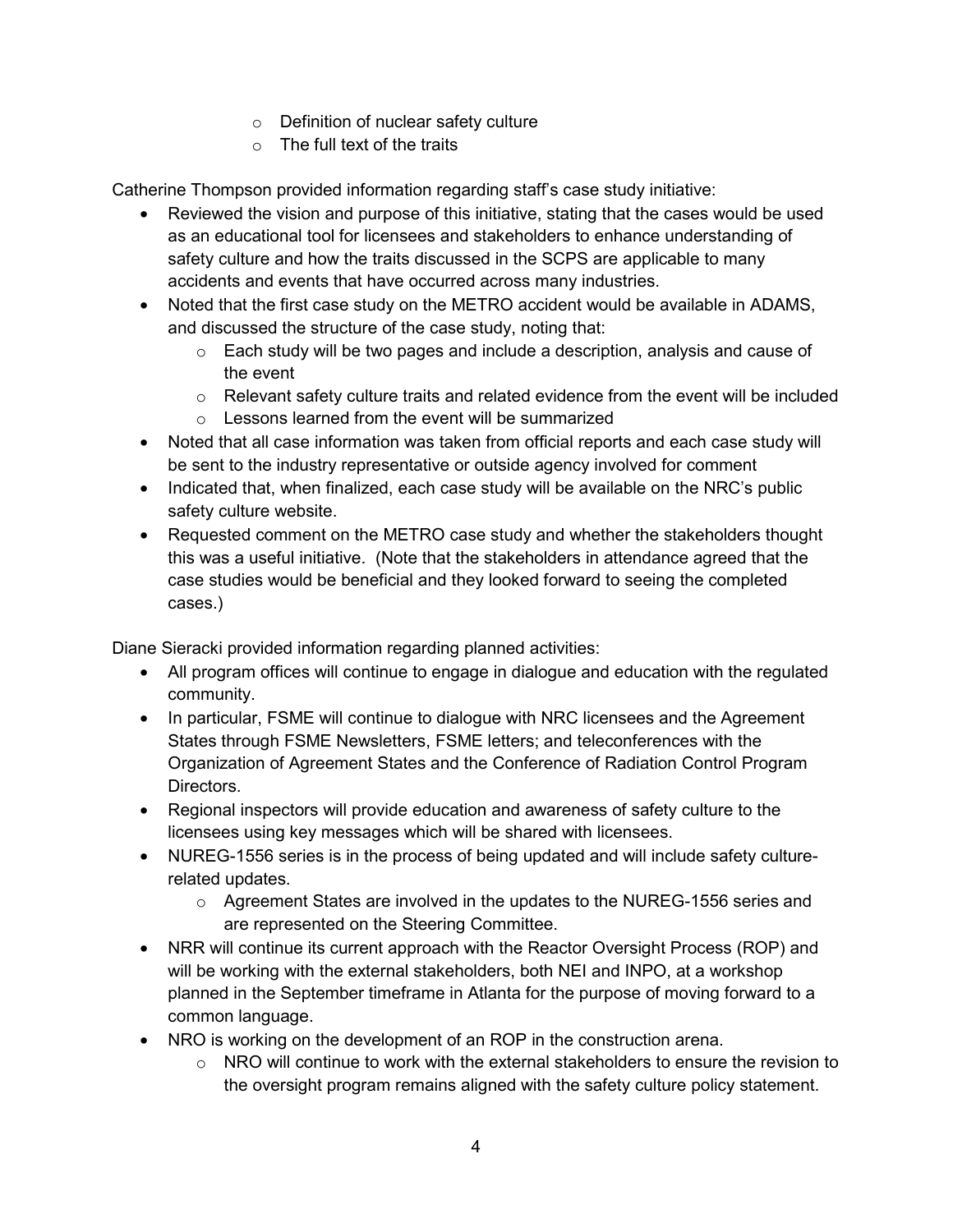- $\circ$  NRO will also continue to engage the vendors and suppliers by communicating the SCPS through meetings, conferences and workshops in which they participate.
- NMSS's fuel cycle oversight process includes giving credit for corrective action programs that include safety culture.
	- $\circ$  With respect to spent fuel storage and transportation, there may be reviews of these programs and future revisions.
- Regional offices will coordinate with the appropriate program offices and will assist with communication activities.

Roy Zimmerman asked if the participants had any questions or comments.

Tom Houghton (NEI):

- Commented positively on overall usefulness of new materials
- Noted difficulty reading the brochure due to color contrast
- Question on case studies; wanted to know if individuals and/or organizations involved were contacted. Catherine Thompson responded that we plan to do this and, for example, we had contacted the NTSB regarding the METRO case

Roy Zimmerman noted that:

- OE only used formal reports to maintain objectivity and regulatory perspective and minimize opinions
- Called for renewed feedback from stakeholders, especially for first examples of case studies

Gary Williams (VA Health):

- Commented positively on particular usefulness of case studies as a training tool
- Raised concern on using the term "human error" when dealing with medical issues as this term is not commonly used and could be confusing
- The short format of the case studies is very useful

Diane Sieracki noted that the terminology comes directly from official reports and not from an NRC analysis and that NRC intends to continue with this approach.

Roy Zimmerman noted that the case studies are being developed for training purposes and are intended to be succinct, rather than all-encompassing.

Bruce Williams (Shaw Group):

- Commented positively on usefulness of new case studies and brochure
- Asked question concerning using language from NRC materials in their own training protocol for new facilities, supervisors and employees. Diane Sieracki responded that the materials that have been developed thus far are non-proprietary; thus, it is ok for stakeholders to use/reproduce language from NRC materials in their own materials on safety culture.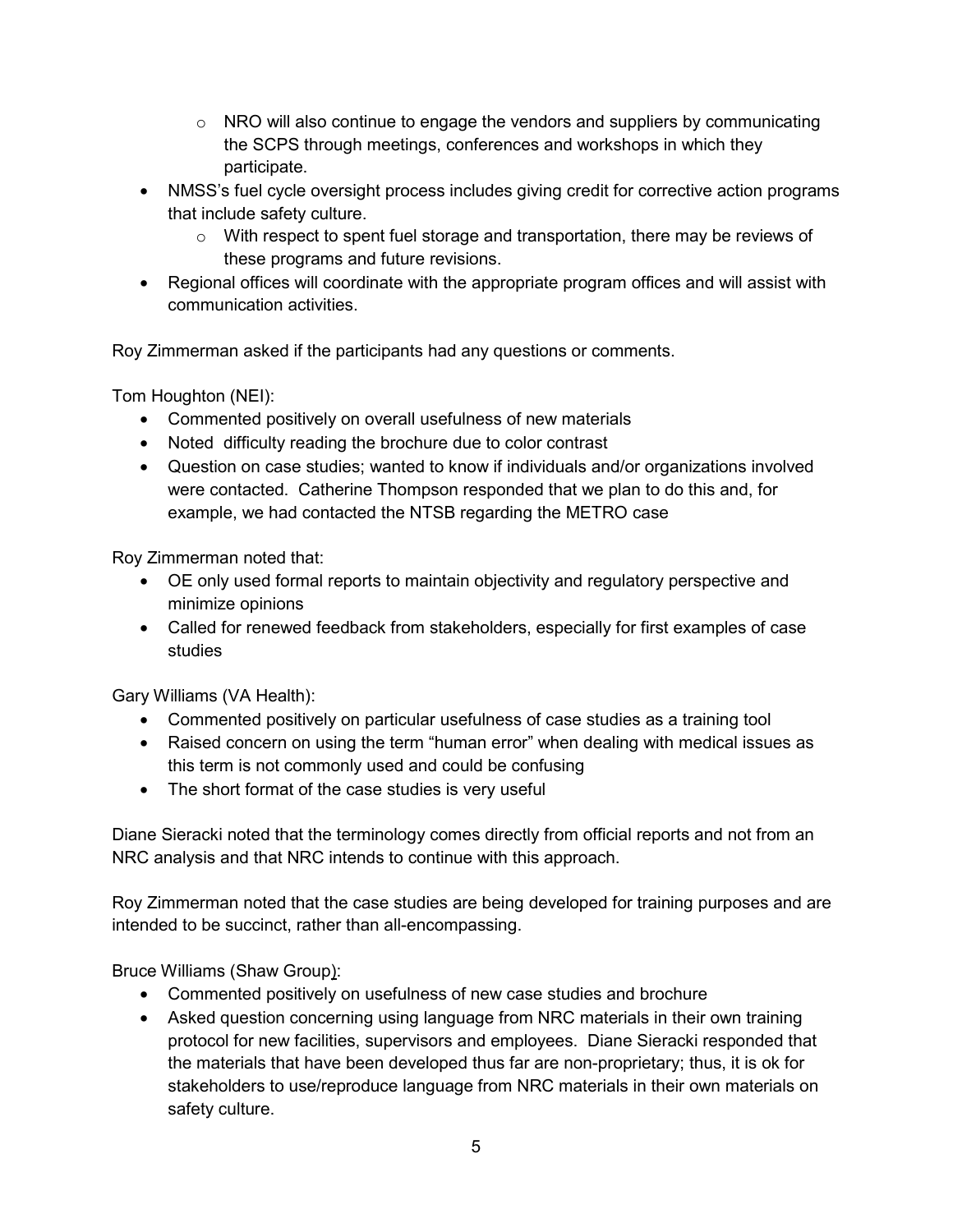Kevin Buckley (AAPM):

- Expressed usefulness of Case Studies as a training tool
- Requested case studies that focus on medical cases

Dave Solorio requested feedback from stakeholders for specific medical cases that could be useful for a case study.

Roy Zimmerman again emphasized the need for teamwork for optimization of projects.

Diane Sieracki made clear the NRC's commitment to outreach and willingness of NRC staff to speak and make presentations on safety culture at seminars, workshops and training events.

Tom Houghton (NEI) commented that:

- There are four Regional Workshops planned
- ANS is having their annual conference on June 27 and asked if NRC was attending.

Diane Sieracki responded that Mike Weber, Deputy Executive Director Materials, Waste, Research, State, Tribal and Compliance Programs, NRC, is making a presentation on the SCPS at the ANS meeting.

Tom Houghton also indicated that there would be a joint effort for common language.

Billie Garde (Clifford and Garde) is interested in what plans had been made to achieve the common language.

Undine Shoop clarified that there would be a workshop between industry (INPO and NEI) and the regulator in the September timeframe to be held in Atlanta

Jim Lynch (INPO) noted that the SCPS was being discussed at Site VP level sessions.

Bob Link (AREVA) noted that the Fuel Cycle Committee has been meeting and has been discussing the SCPS.

Gary Williams (VA Health) noted that on July 19, NRC is holding a public meeting at HQ with Master Materials Licensees and suggested that a presentation on safety culture would be useful.

Kevin Buckley (AAPM) commented that the annual AAPM meeting will be held in Canada in July.

Tom Houghton (NEI) asked the objective of the outreach effort, wondering about concrete dates and an objective endpoint.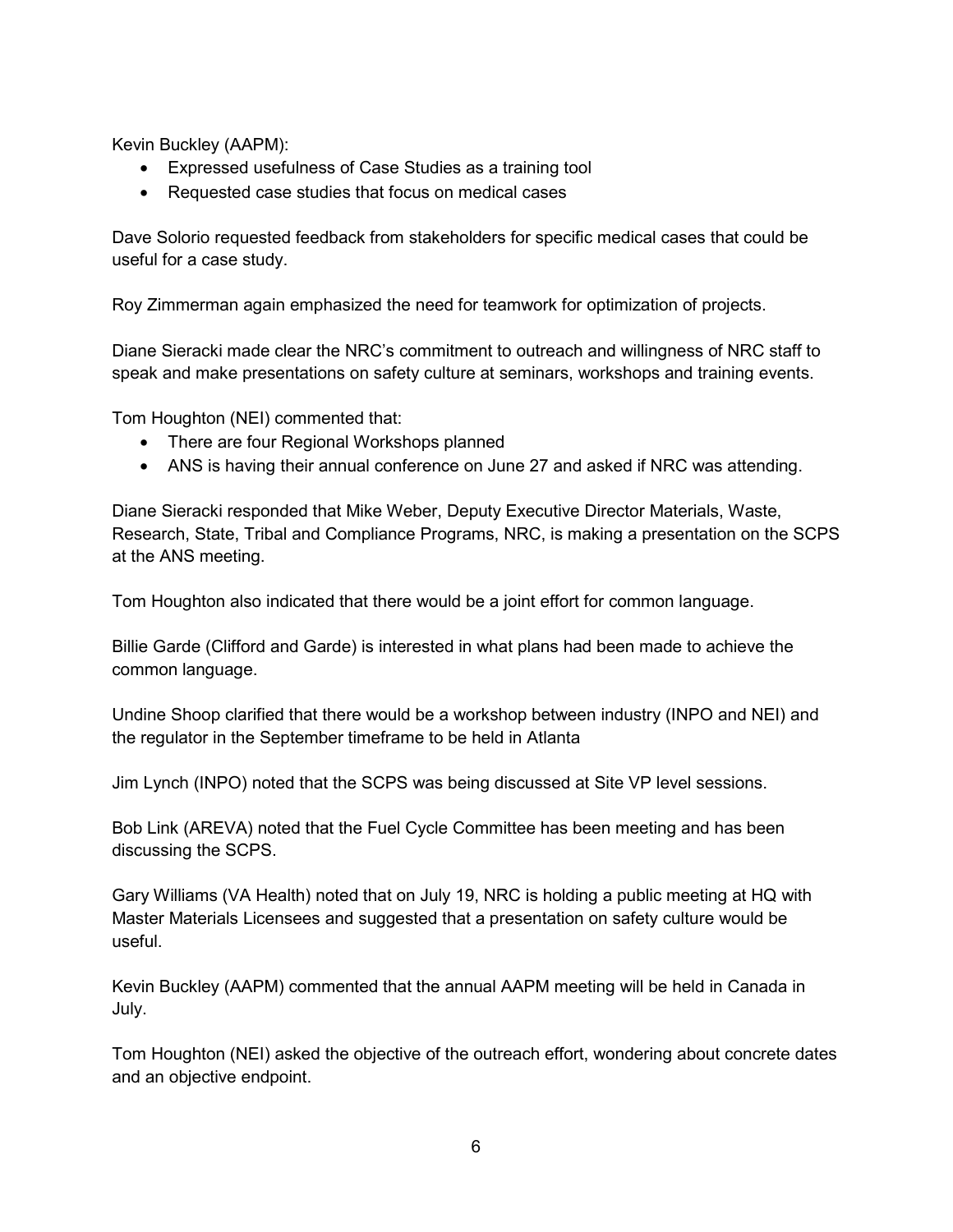Diane Sieracki noted that currently there is not endpoint set up but that the objective it to get the word out and encourage dialogue about the SCPC.

Maria Schwartz/Dave Solorio noted that objectives and timeframes could change based on additional direction from the Commission.

Roy Zimmerman noted that:

- The Commissioners and the NRC staff are interested in licensees' responses and efforts regarding the SCPS
- Although unlikely, if interest does wane, the Commission can change the direction of the SCPS efforts
- Support for the new policy rather than just "going through the motions" will produce tangible and measureable results

Lee Cox (OAS) stated that:

- North Carolina Inspectors share policy statements with licensees and that inspectors will receive new training based on new policy, brochure and case studies
- He appreciated NRC's work with marketing

Diane Sieracki requested that stakeholders provide additional ideas that the NRC staff can use to develop additional "marketing tools" that would be effective for the various licensees to use.

Lee Cox noted that they have gone "paperless" and electronic versions, especially of the pamphlet, would be helpful.

Roy Zimmerman requested that stakeholders and licensees send the NRC progress and plans of industry initiatives regarding safety culture so the NRC can consistently update the efforts that are being made.

Lee Cox noted that they are seeing benefits from these efforts carrying over to other regulatory programs such as North Carolina's x-ray program.

Diane Sieracki asked stakeholders to send NRC specific plans and in what ways they need assistance, particularly concerning marketing items.

David Breland (TVA):

- Requested videos, particularly to be used to introduce the concept of safety culture
- Suggested said these videos have some recognizable leader(s) explaining the importance of safety culture

Roy Zimmerman noted that we have discussed making videos in the future that, additionally, might include statements from other agencies, as a possibility.